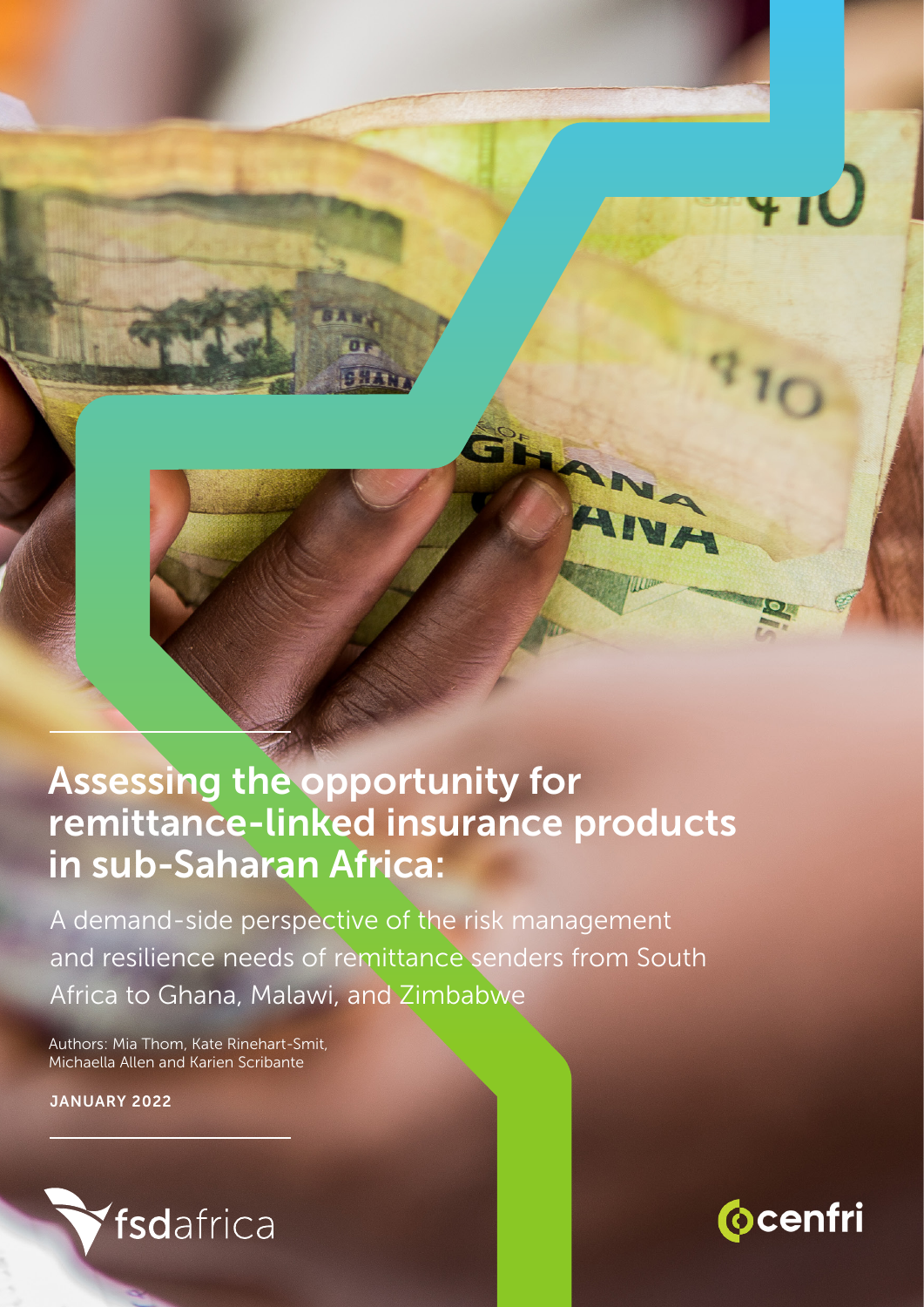# Why remittance-linked insurance?

Remittance-linked insurance products (RLIPs) are insurance products distributed by remittance service providers (RSPs) that cover the risks of either remittance senders or receivers. Previous studies have shown that remittance senders are interested in purchasing insurance for both themselves and their loved ones back home. Insurers and RSPs are increasingly exploring RLIPs as a way to build the resilience of their customers, increase the formal flow of remittances, and differentiate themselves from their competitors.

### Figure 1: What are RLIPs, by means of example

### What are remittance-linked insurance products? -By means of example

Simbarashe, a Zimbabwean trader, lives in South Africa and supports his elderly parents living in Zimbabwe. His parents are dependent on the money he sends home for food, education and property maintenance costs.

The RSP though which he remits offers insurance that covers both senders and receivers. Simbarashe has purchased **hospitalisation insurance** for himself and **burial insurance** for his parents back home

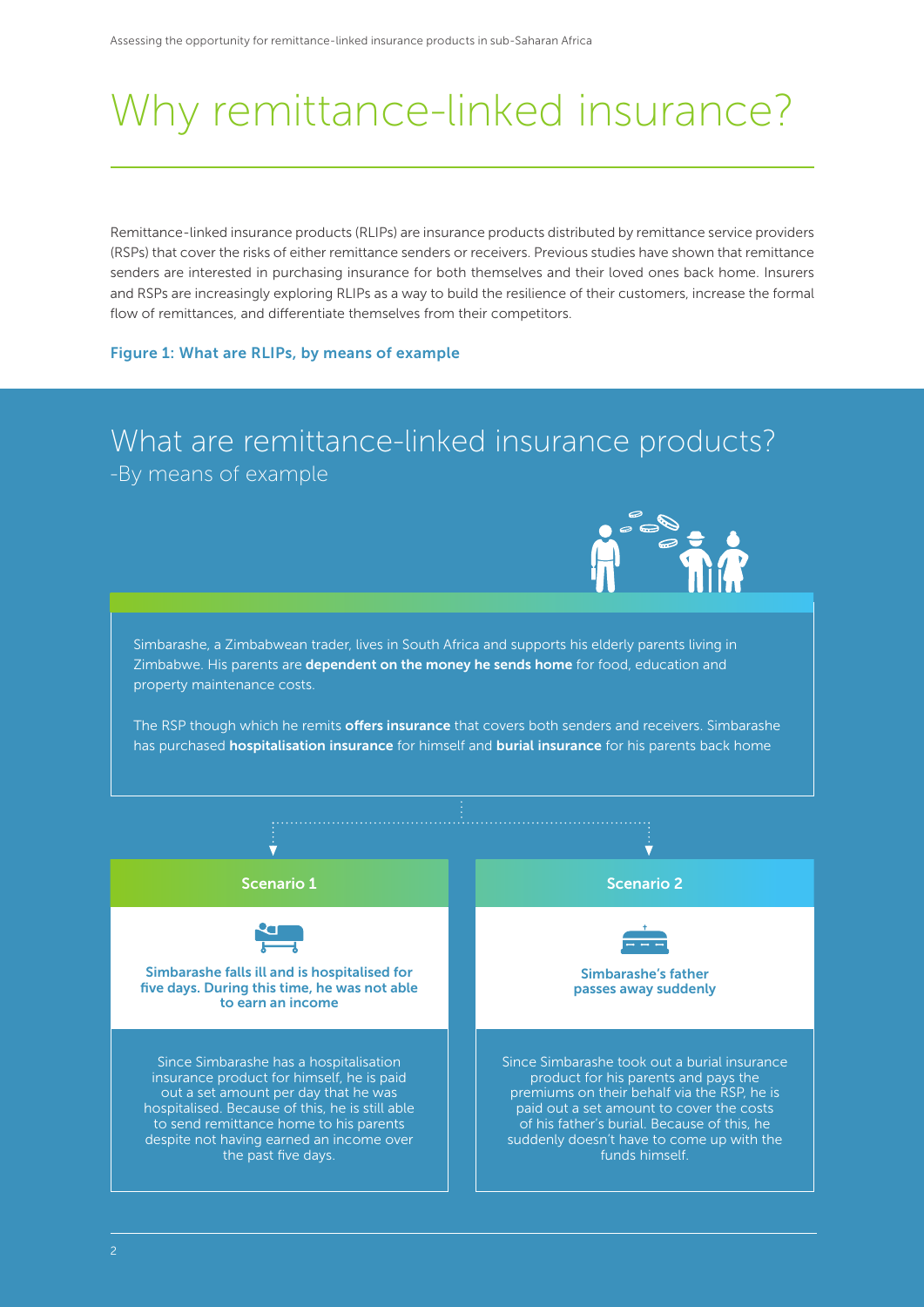### Remittance corridors: South Africa to Ghana, South Africa to Malawi and South Africa to Zimbabwe

The large number of migrants and the value of remittances within sub-Saharan Africa (SSA) mean that there is great potential to impact livelihoods in the region through RLIPs. In 2016, an estimated USD14.9 billion flowed between countries in SSA. This research focuses on remittances coming from South Africa (SA), the secondlargest remittance-sending country in SSA<sup>1</sup>. In 2016, USD 2 billion in remittances originated from South Africa. This study focuses on three remittance corridors: South Africa to Ghana, South Africa to Malawi, and South Africa to Zimbabwe. The number of migrants and the value of remittances for each corridor are presented in Figure 2.

### Figure 2: Size and value of three remittance corridors



Source: UN Bilateral Migration Matrix, 2017 & FMT, 2020

While RLIPs have the potential to improve the resilience of RSP customers within SSA, little is known about the actual insurance demands and needs of intra-African remittance senders and receivers.

<sup>1</sup> The largest sending country in SSA is Cameroon, which had formal remittance outflows of USD2.3 billion to other SSA countries in 2016 (World Bank, 2016).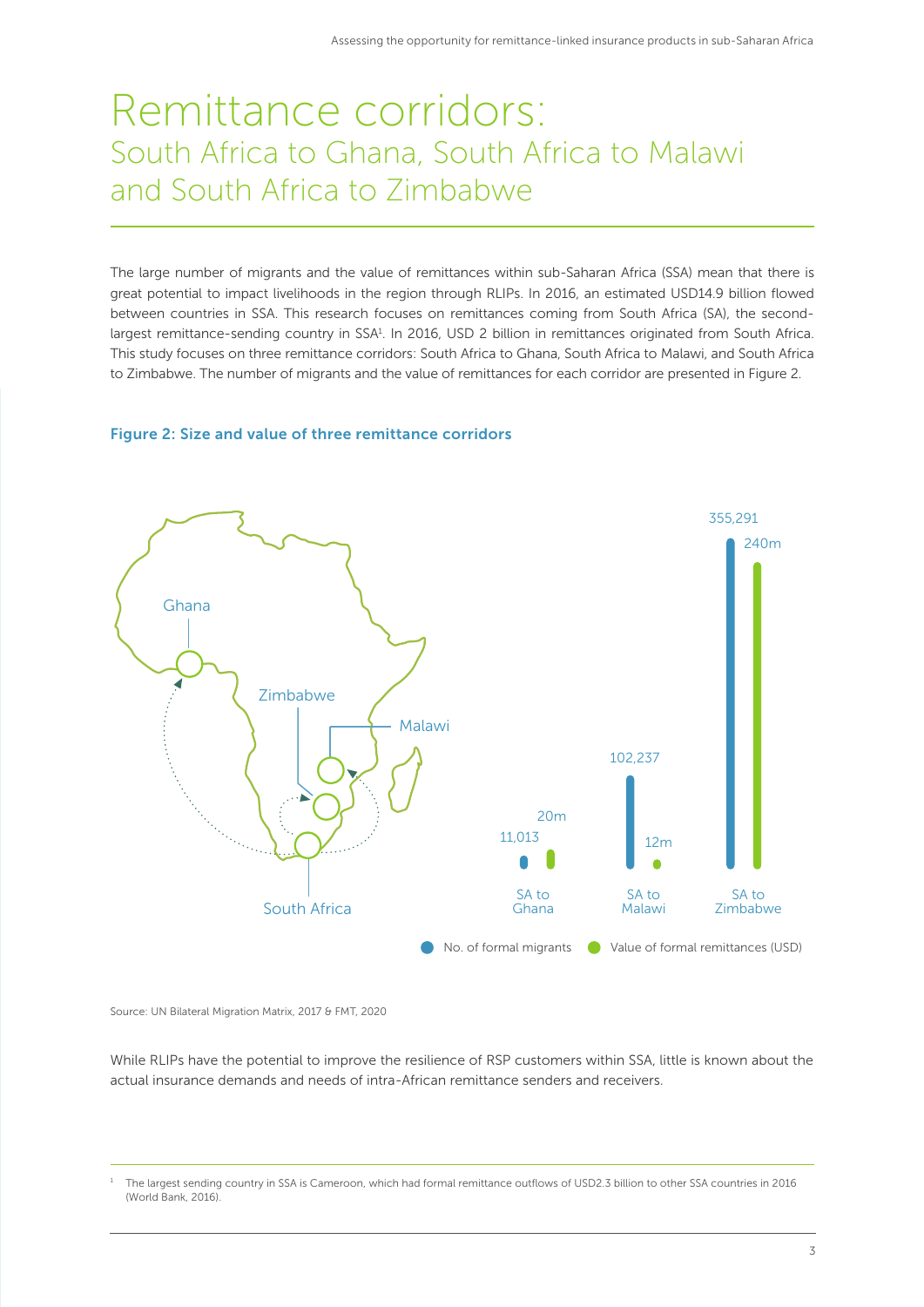# Research objective and methodology

With funding from FSD Africa, Cenfri partnered with two RSPs that operate in SSA with the objective of better understanding the insurance needs and demands of remittance senders, as well as their perception of receivers' insurance needs and demands. To achieve this objective, we used a mix of qualitative interviews and quantitative surveys between March and November 2021, with senders remitting from South Africa to Ghana<sup>2</sup>, Malawi and Zimbabwe. The sample used is outlined in more detail in Figure 3.

### Figure 3: Breakdown of survey and interview respondents



<sup>&</sup>lt;sup>2</sup> It is important to note that the Ghanaian quantitative sample is not representative and is small, which means that there are small sample limitations and results should be interpreted with this in mind. limitations and results should be interpreted with this in mind.<br><sup>3</sup> Round 2 of the qualitative interviews with additional senders from Ghana and Zimbabwe were still underway during the completion of this

note and therefore are not included in the findings.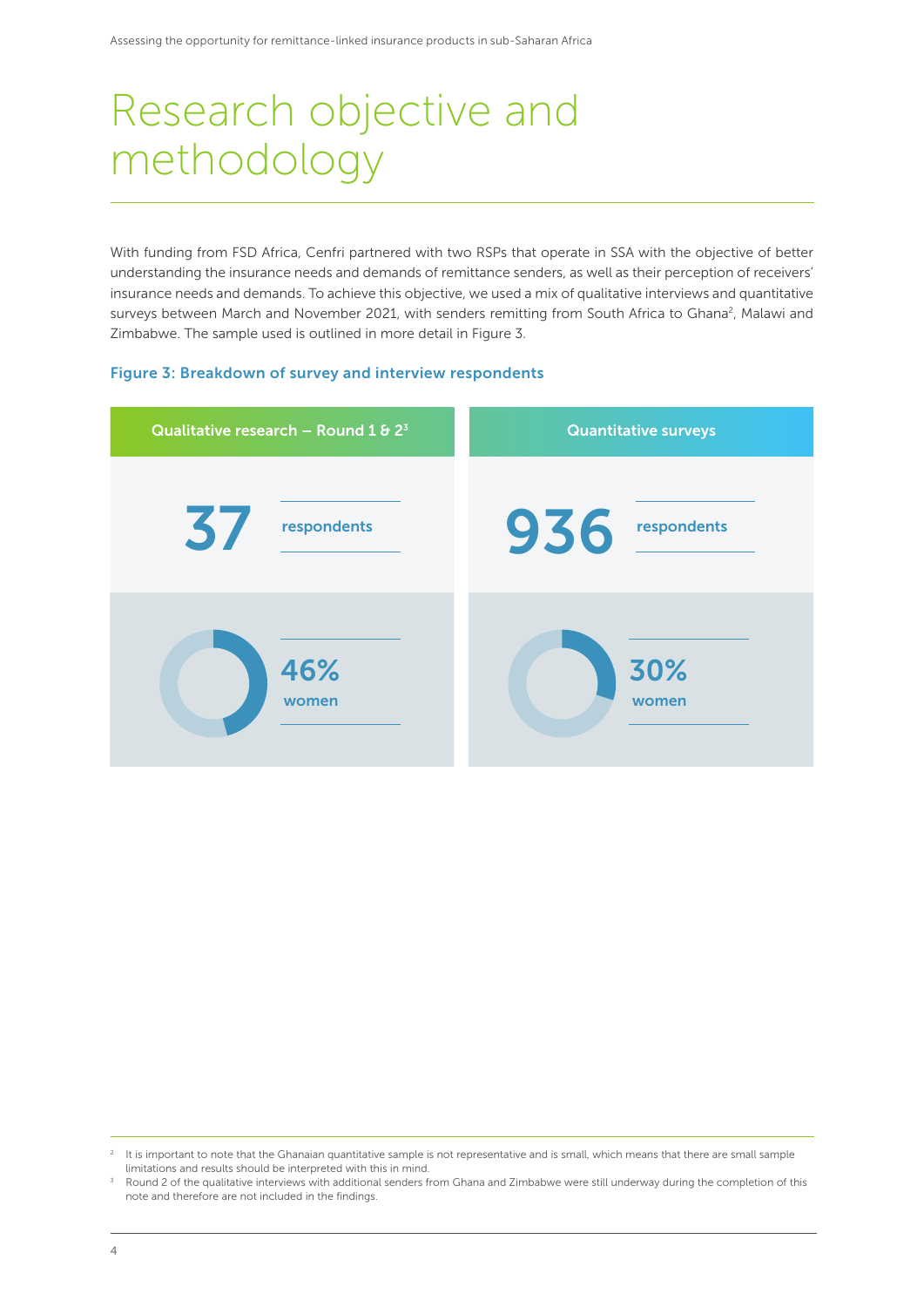# Remittance senders and their remitting patterns

The quantitative survey and initial round of qualitative research provided a picture of the demographics, sending habits, intended use of remittances, and receiver identities of the remittance senders in the sample group.

Similar sender profiles across the corridors. Most survey respondents were male and only had citizenship of the country they were sending to. Most of the respondents had fulltime employment, while the others were either self-employed or had a part-time job. Senders who send to Malawi and Ghana were on average a decade younger than those who send to Zimbabwe.

Most respondents send to only one or two groups of people – usually parents, spouses, siblings and/or children. Across all three corridors, respondents most commonly send to their parents, followed by their siblings, then spouses and then children. Most respondents remit to only one or two of these receiver groups, with some remitting to one person who then distributes the funds locally and other senders remitting to each person separately.

*"I send money to my family members, specifically my parents. I send whenever I have the money."*  – Sender from South Africa to Ghana

Differences in remittance frequency and value across the corridors. Respondents who send to Ghana and Zimbabwe commonly remitted on a monthly basis, while the Malawian respondents reported remitting on a weekly basis. When remitting, both Ghanaian and Malawian respondents reported remitting slightly more money per transaction than the Zimbabwean respondents, although the amount sent per month was in a similar band in all of the corridors.

Senders often know what the money sent home is used for. Senders across all three corridors have an idea of what their remittances are being used for back home – although the extent to which they discuss what they money is sent for varied across the corridors. Senders are often asked to remit for specific needs and events. The most common events remittances were used for include education costs, health events, funerals and burials.

*"No, no I don't usually discuss what they must use the money for. If I get money this side, I must just send them their money monthly."* 

– Sender from South Africa to Zimbabwe

*"I want the money to be used for things that protect or improve my family's lives."*  – Sender from South Africa to Malawi

Money is sometimes pooled together by family members before remitting. Remittance senders are not always alone in supporting their families and sometimes other family members also remit money home. According to our research, these additional senders are most commonly the senders' siblings. We found in some instances that siblings live together in South Africa and will pool their remittances to send all at once. Covid-19 also played a role in the pooling of money, as not every sibling had to stand in line to send money if they pooled their money together, thus lowering their risk of getting Covid.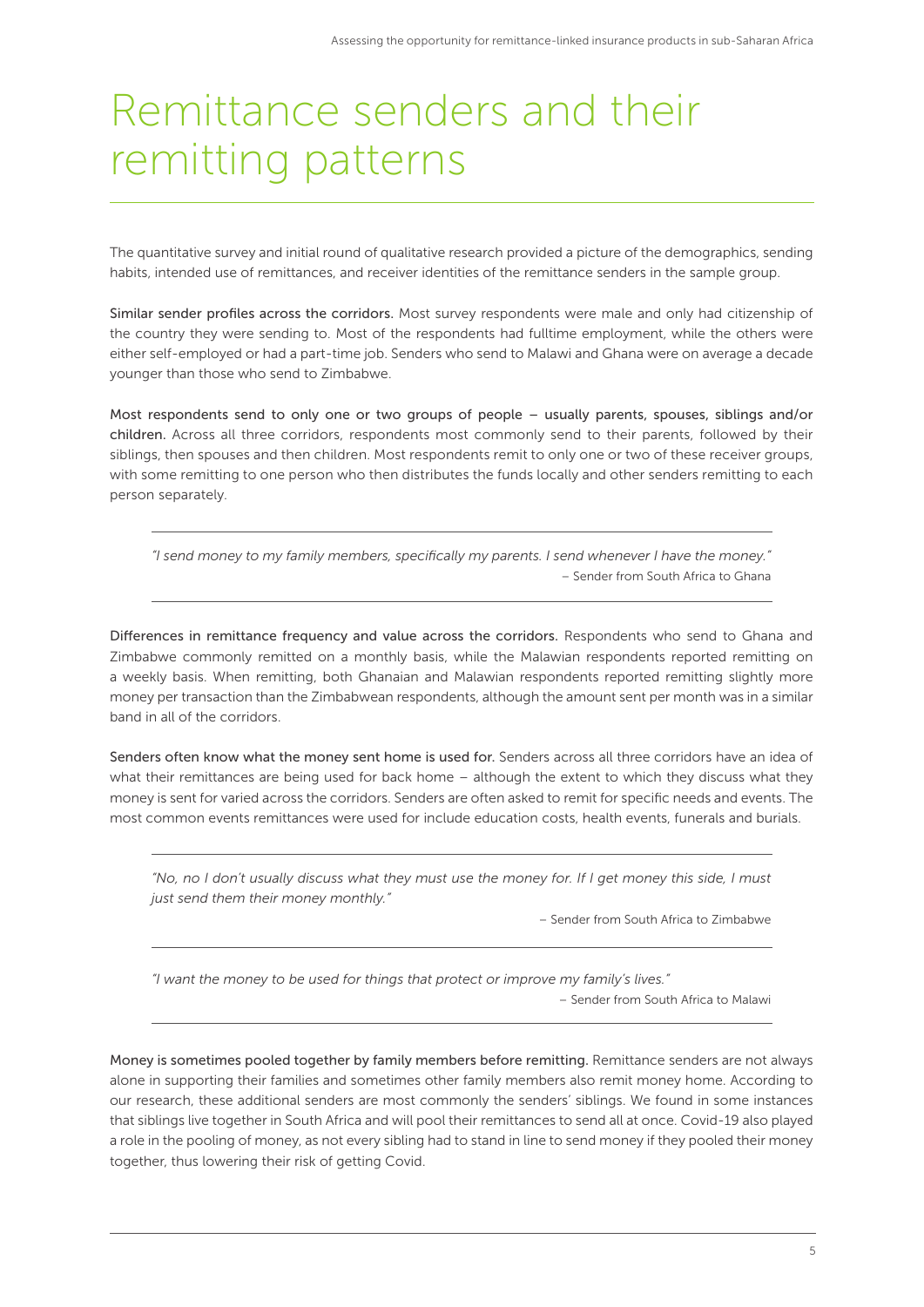# Risks facing senders and their financial product demands

The quantitative surveys assessed the risk events that senders were most concerned about happening to themselves, as well as to those back home, and their demand for specific financial products that would help manage these risk events.

### Senders' concerns for themselves and willingness to purchase financial products

Figure 4 sets out the main risk concerns of senders and their willingness to acquire insurance products to mitigate these risks. The colours represent the intensity of concern and willingness to pay. A number of risks were tested with senders, and the top four concerns are shown below.



#### Figure 4: Overview of senders' concerns and product demands for themselves

Events most concerned about happening to self  $\bullet$  Most willing to purchase insurance products which cover this risk

Senders' concerns about self are broadly comparable across corridors. Although the rankings of risk events differ slightly across the corridors, the top three concerns were:

- Events related to passing away: Senders are concerned about costs relating to their death, such as the costs associated with funerals or getting their body back to their home country. They are also concerned about leaving their family without financial support in the event of their death.
- Health events: Respondents are concerned about the costs of visiting a hospital, doctor or clinic if they become ill or injured, and the subsequent impact it has on their ability to send money back home. They are also concerned about loss of income if they become incapacitated due to illness or injury.
- Losing their job or income: Respondents' ability to remit home depends on their financial stability. They are concerned about losing their job or income and the negative impact this will have on the remittances they can send home.

Sender risk event concerns are often linked to the negative impact the events may have on remittances. Senders expressed concern about a number of risk events that happen to themselves, but ultimately they were most concerned about how these risk events impact their loved ones back home – either through negatively impacting their ability to send money back home or through requiring their loved ones back home to incur costs.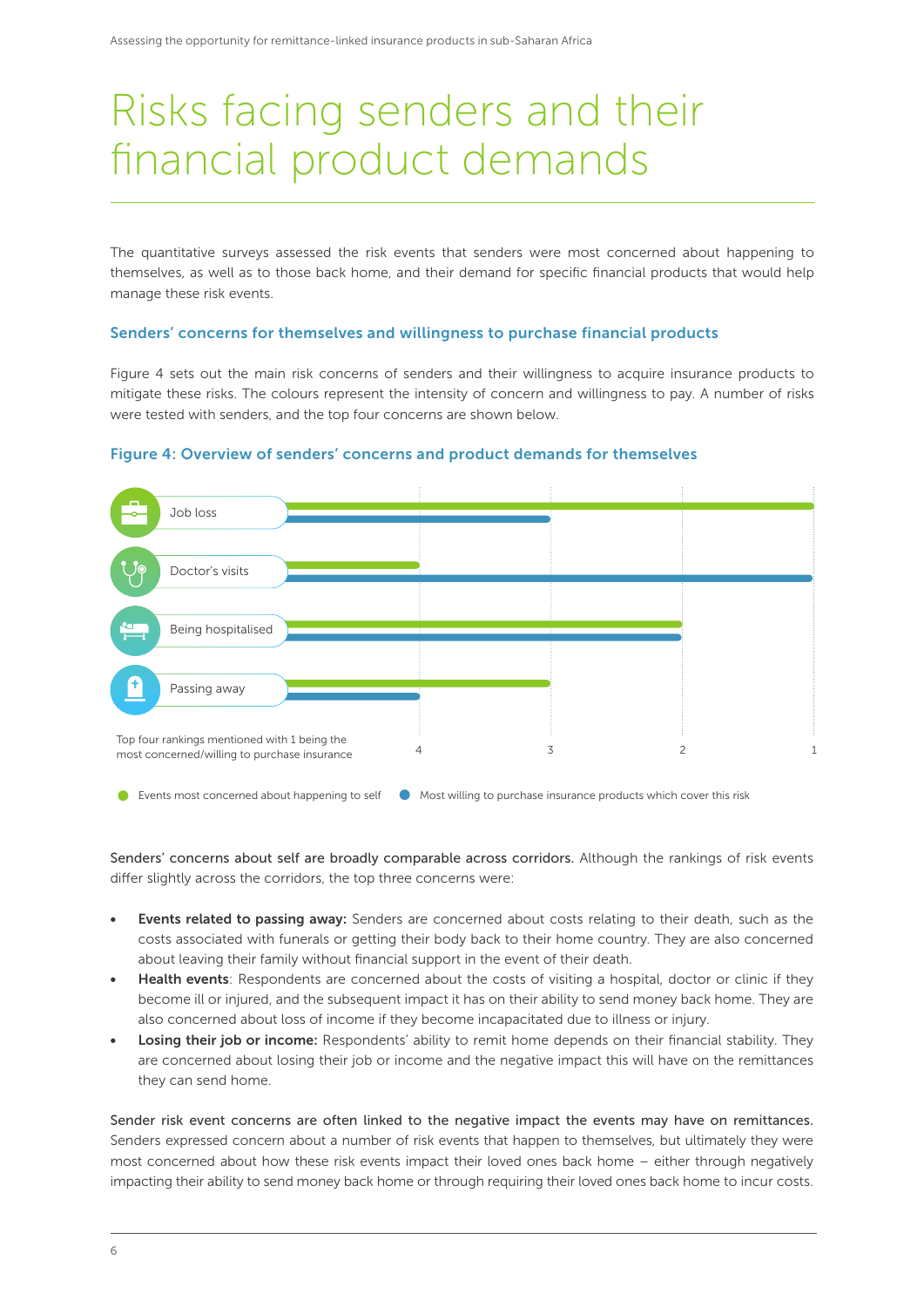In case of emergencies, senders use savings, turn to family and friends or use informal mechanisms. When respondents face financial emergencies, they most often turn to informal rather than formal coping mechanisms. Across the corridors, almost no respondents used insurance, and very few borrowed from registered financial institutions. Instead, the main coping mechanisms were borrowing money from friends or family, using their savings or turning to informal institutions for credit.

Reluctance to seek healthcare unless sufficiently urgent. Respondents who send to Zimbabwe and Malawi reported that they will delay seeking medical attention until they either consider the illness "serious" or they are too ill or injured to work. To cut costs, respondents will first go to lower-tier health facilities, such as clinics or traditional healers, and only to a doctor or a hospital if they deem it absolutely necessary. Costs such as travel and childcare are also barriers to respondents seeking medical care.

Senders' product preferences are similar across corridors. The risk events that senders are most concerned about broadly match up to what they would buy insurance to cover, although ratings of products differ. The risks that senders would be most willing to purchase insurance products to cover are as follows:

- Health costs: Respondents across the corridors were most interested in products that cover doctors' and/ or hospital costs.
- Costs incurred from passing away: Respondents were interested in products that covered either their funeral or burial costs in the event of their death, including some interest in a product that covered the costs of repatriating their body back to their country of origin.
- Loss of income due to loss of job: Respondents noted that they would be interested in a product that covers the loss income due to losing their job.

However, respondents in the Ghanaian corridors generally more hesitant towards formal financial services. Our research found that Ghanaian senders are extremely concerned about the trustworthiness of financial products and service providers. They emphasised that they would want to read the terms and conditions in detail and would want to see that insurance in particular has worked for those around them before they consider it for themselves.

### Senders' concerns for receivers and willingness to purchase products to cover them

Figure 5 sets out the main concerns senders have about those they send remittances to, as well as their willingness to acquire insurance products to mitigate these receiver risks. The colours represent the intensity of concern and willingness to pay. A number of risks were tested with senders, and the top four concerns are shown below.

### Figure 5: Overview of senders' concerns and product demands for receivers



● Events most concerned about happening to receivers ● Most willing to purchase insurance products which cover this risk for receivers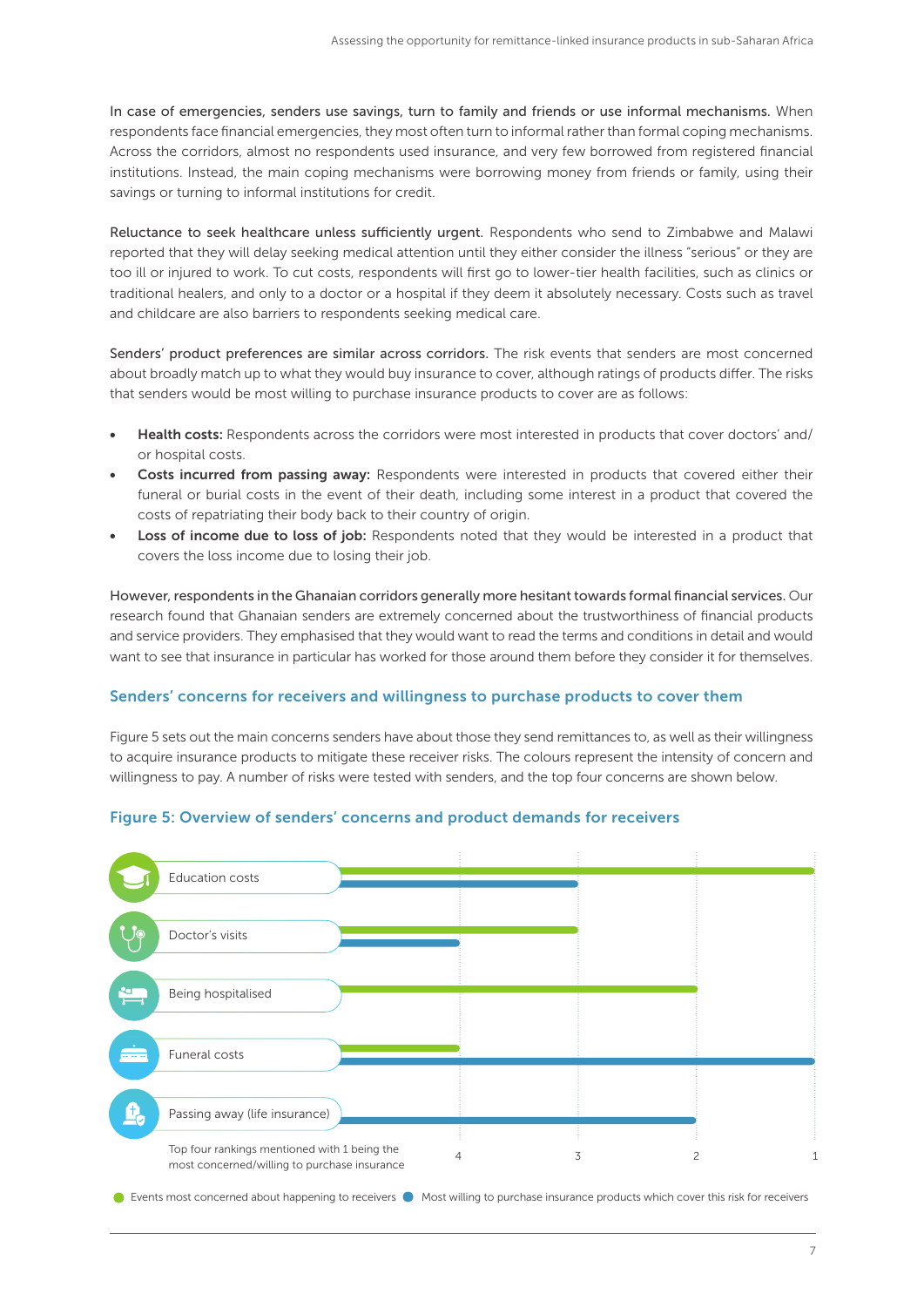Respondents concerned about similar risks of remittance receivers across corridors, with differences in prioritisation. Respondents are most concerned over three types of events impacting those they remit to:

- **Education:** For senders, the cost of continued education for children and siblings back home is a major concern.
- Health events: Respondents are also concerned about the cost if those back home fall ill or are injured and need to seek medical attention – whether it be just a doctor's visit or being hospitalised.
- **Funeral costs:** Respondents are concerned about covering the costs of receivers' funerals.

Senders use savings or turn to family and friends to cope with receivers' emergencies. Similar to their own risk events, senders are unlikely to turn to coping mechanisms from formal financial services, including insurance and formal loans. Instead, they turn to savings, friends and family when an emergency requires additional remittances to be sent. Interestingly, respondents are more likely to use their savings for receivers' emergencies than for their own.

Education costs including school fees integral to keeping family members in school. Senders are often expected to send money for the education of children or siblings back home. These costs include school fees as well as other related costs such as travel or stationery. Respondents voiced concerns that children will be taken out of school if the family cannot afford it, and Zimbabwean respondents are particularly concerned about girls leaving school early.

Senders concerned about chronic conditions and health emergencies. When remittances are sent for health expenses, they are usually for older family members' chronic health conditions. This is mainly because it is also easier for senders to anticipate and plan remittances around older family members' health events. However, respondents are also concerned about their children and siblings experiencing medical emergencies, such as getting injured or contracting malaria.

Mismatch between key risks senders are concerned about happening to receivers and products they would be willing to purchase for them. Interestingly, the events that senders were most concerned about happening to receivers did not necessarily correspond to the key risks that they would be willing to mitigate through the purchase of a financial product. The major receiver risk events that senders noted they would be willing to take up products to cover for are as follows:

- Costs related to a family member passing away: Respondents across the corridors are willing to purchase insurance products which cover costs associated with receivers passing away, such as funeral or burial costs, as well as life insurance for receivers.
- **Education costs:** Respondents preferred a product that would cover children's education back home; either the fees, additional costs, or both.
- Health costs: Respondents are interested in products that cover doctors' fees or the cost of being hospitalised.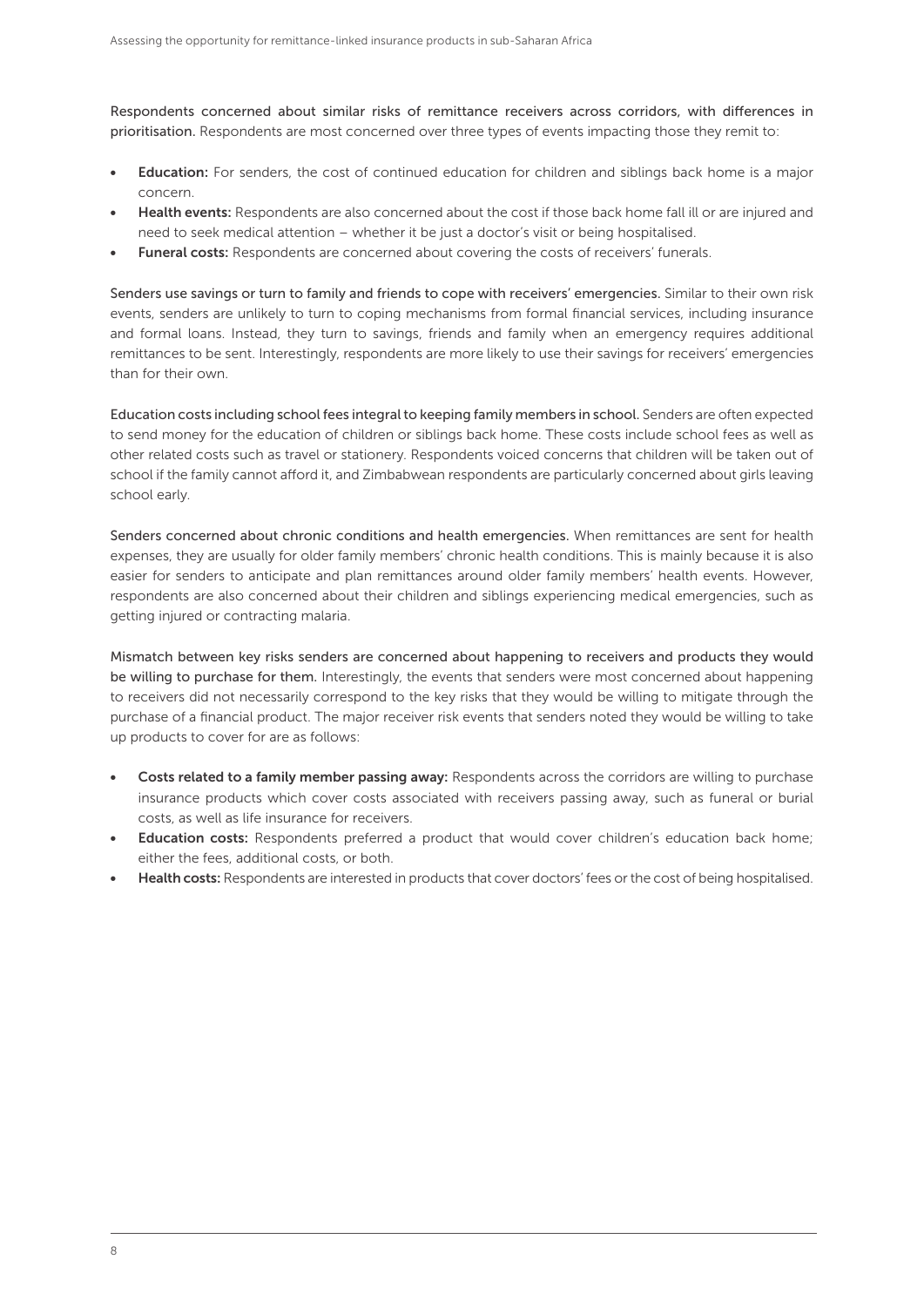# Opportunities to manage risks

The research study identified that there are a number of insurance and savings products that can help remittance senders meet their resilience needs. These most desired products by senders are detailed below.

### Opportunities to manage senders' risks

Respondents are interested in products that address passing away and health events. While respondents were most interested in seeing how they could manage these two risks, there were several different types of insurance products that could meet these needs:



### Opportunities to manage receivers' risks

Senders indicated that they would be willing to purchase products that help their loved ones back home to become more resilient. The risk events that senders are most willing to cover include the death of receivers, health costs and education costs.

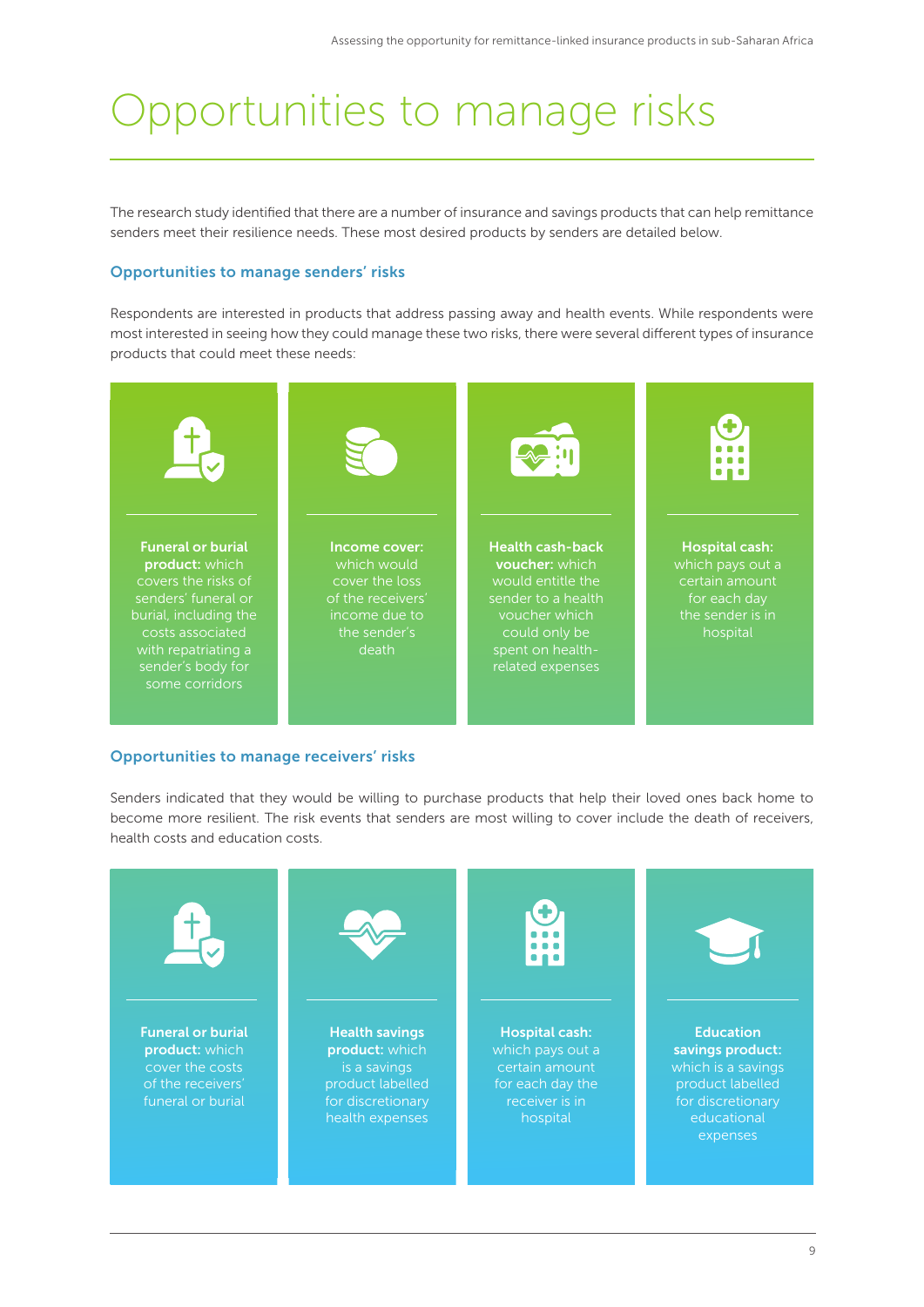#### Important product design considerations

Our qualitative research rendered several important design considerations for RSPs and insurers when designing RLIPs:

Clarity on insurance product terms: The terms and conditions of the products must be clear, concise and easy for the senders and/or receivers to understand. Avoid overwhelming them with unnecessary information but ensure that they understand how to submit a claim and what is required. Additionally, the pay-out process must be clear and must have explicit timelines which must be proactively communicated.

**Premium amount and payment method:** Microinsurance products that tend to have lower coverage amounts and premiums are best suited to the realities of migrants and remittance receivers. Premiums should be collected per remittance sent; these should be small amounts and should be at the senders' discretion, as opposed to being automated. If the product is a savings product, then the savings amount and intervals should be dictated by the sender.

Open channel of communication: Should senders or receivers have any questions or concerns about the insurance product, there should be an open and clear communication channel with the RSP and/or the insurer. There should be options for both a call centre and an SMS line.

Appeal to key underlying concern of senders: When marketing insurance products to remittance senders, the RSP/insurer should appeal to their key underlying concern, which is the wellbeing and resilience of their loved ones back home. The RSP/insurer should therefore make the link to how this product will either:

- ensure senders are able to send money home despite facing an unexpected risk event, or
- ensure that receivers do not incur out-of-pocket expenses when unexpected tragedies, such as death, happen to senders

Partnering with a trusted insurer: The remittance senders will view the insurance product as a product of the RSP, as opposed to a product of the insurer. It is therefore vital that the RSP partners with a trusted provider who will honour its claims. It is also important to consider that remittance senders in general highly mistrust formal financial service providers, excluding the RSP the sender uses.

Consider offering a basic loyalty insurance product with ability to upsell: Offering an insurance loyalty product to senders will differentiate the RSP from its competitors. The product should offer clear benefits to senders, but one could also design it so there is also a paid-for version that offers greater benefits. If the value of the loyalty product is clearly demonstrated, there is potential for upselling another product that offers greater benefits.

Consider offering a savings wallet: Senders want to be able to ensure that their loved ones back home are resilient, and many expressed interest in a targeted savings product. This type of product can help remitters manage their money to meet remittance recipient needs and send more money when unexpected risk events or expenses come up. A savings wallet provides flexibility that an insurance product does not offer.

From our work, remittance senders expressed a clear interest in products to strengthen their resilience and that of their families, and we see that a number of insurance and savings products could play this role. However, for these products to be successful, the design must be specific to the consumer and the context.